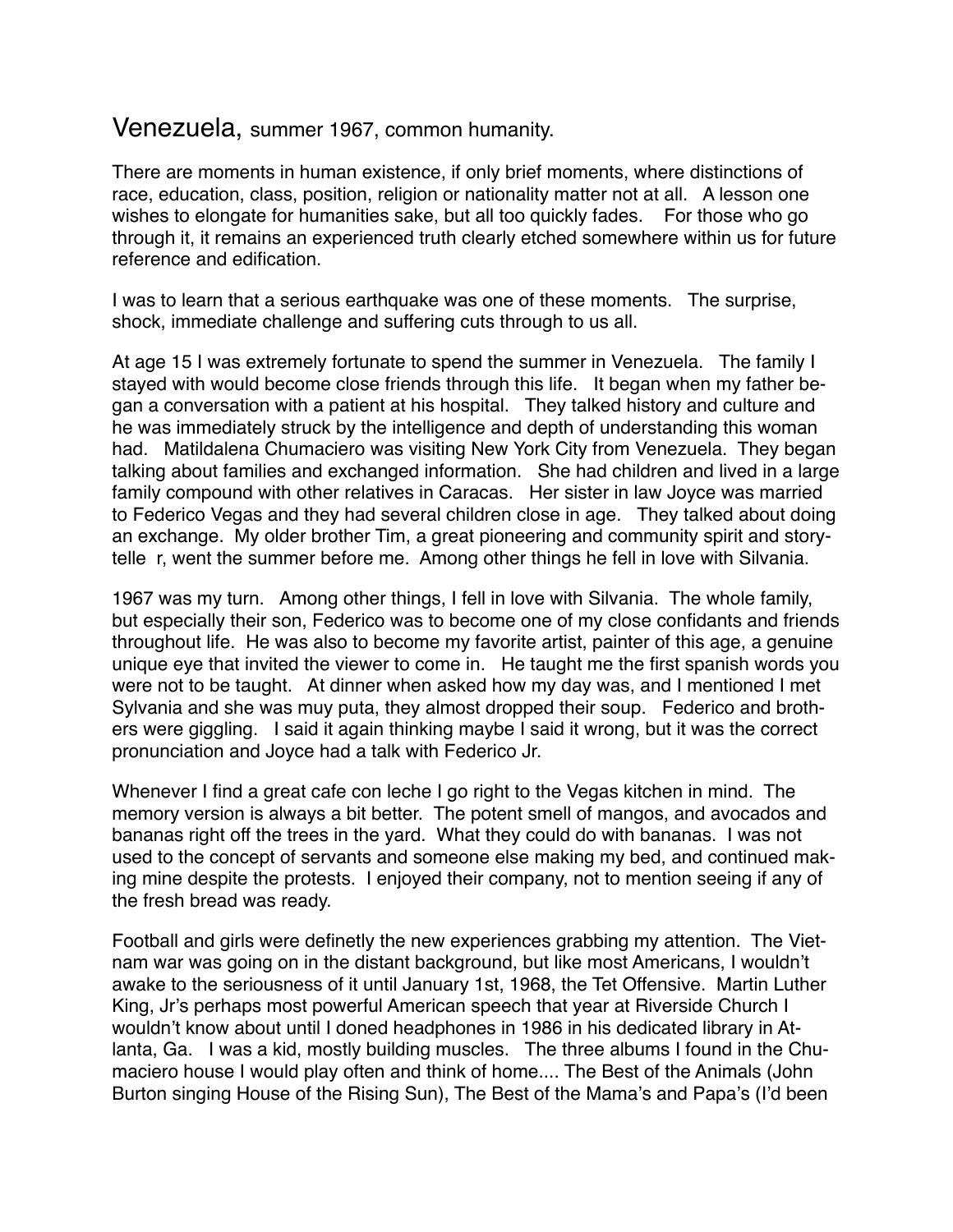to California, and yes I could dream of it.), and the Beatles Revolver album. The Chumaciero's went to Europe and NYC fairly often and were supporters of the Met Opera and the NY Philharmonic. Another grandson would become one of Venezuela's great jazz affecionadoes and radio personalities. The world was here.

After some time in the Vegas/Chumaciero city compound, my new family took me to their summer place on the ocean.

There was an outdoor movie playing. The movie starring Lloyd Bridges (in subtitles) was about, what are the chances, earthquakes. I was sitting near the entrance of the movie awaiting the arrival of Silvania. She was late, missing so much. Lloyd was deep sea diving, planting sensors in the bottom of the ocean to detect and give warnings of any earth movement.

I didn't remember there being railroad tracks near our hotel, but sure enough there seemed to be a train coming closer and closer to our building. Yes, I told myself it sounded and felt like a train a comin. Or was this a special movie effect upon us that would explain this? The sound continued to build, Lloyd was just sitting on a ship, and the ground began trembling more.

Distracting puzzlement began to grow until there was a sudden shift making all clear. The ground began deeply heaving, jolting. The lights went out, and the noise was deafening. I likened it to a wall of pots and pans crashing, magnified several times.

Watching the movie there must have been over a hundred people packed under this concrete slab that gave shelter in daytime to rain and sun. Human instincts are truly amazing.

The body got up immediately before it seemed to register that I was to get away from the building. I ran toward open space, the beach before us. Or tried to run. As a teenager and a confident athlete, easily embarrassed with imperfections or anything that might interfere with image, the fact that I could not keep my feet, falling on my face repeatedly, and barely able to even scramble on all fours for a minute, did not interfere. As my foot kept missing the disappearing ground, only to rise again to catch my face square, a few times, I suppose I could have questioned ever being a decent football player, but, pure survival was preventing any such previously common self conscious thoughts from this developing ego.

I made it to the waters edge, tremors still forcing us to keep low and ready to shift feet. Exhausted from falling, I found there that a number of older ladies had already made it to the beach before me! My Spanish was still rudimentary, yet for these moments I remember only fluency and understanding every word around me. Does the brain just go to another level? They grabbed me and asked me to get down and pray. They repeated that the world was ending. Some pleaded for mercy. Hail Mary's at "our hour of death". Genuine Catholics.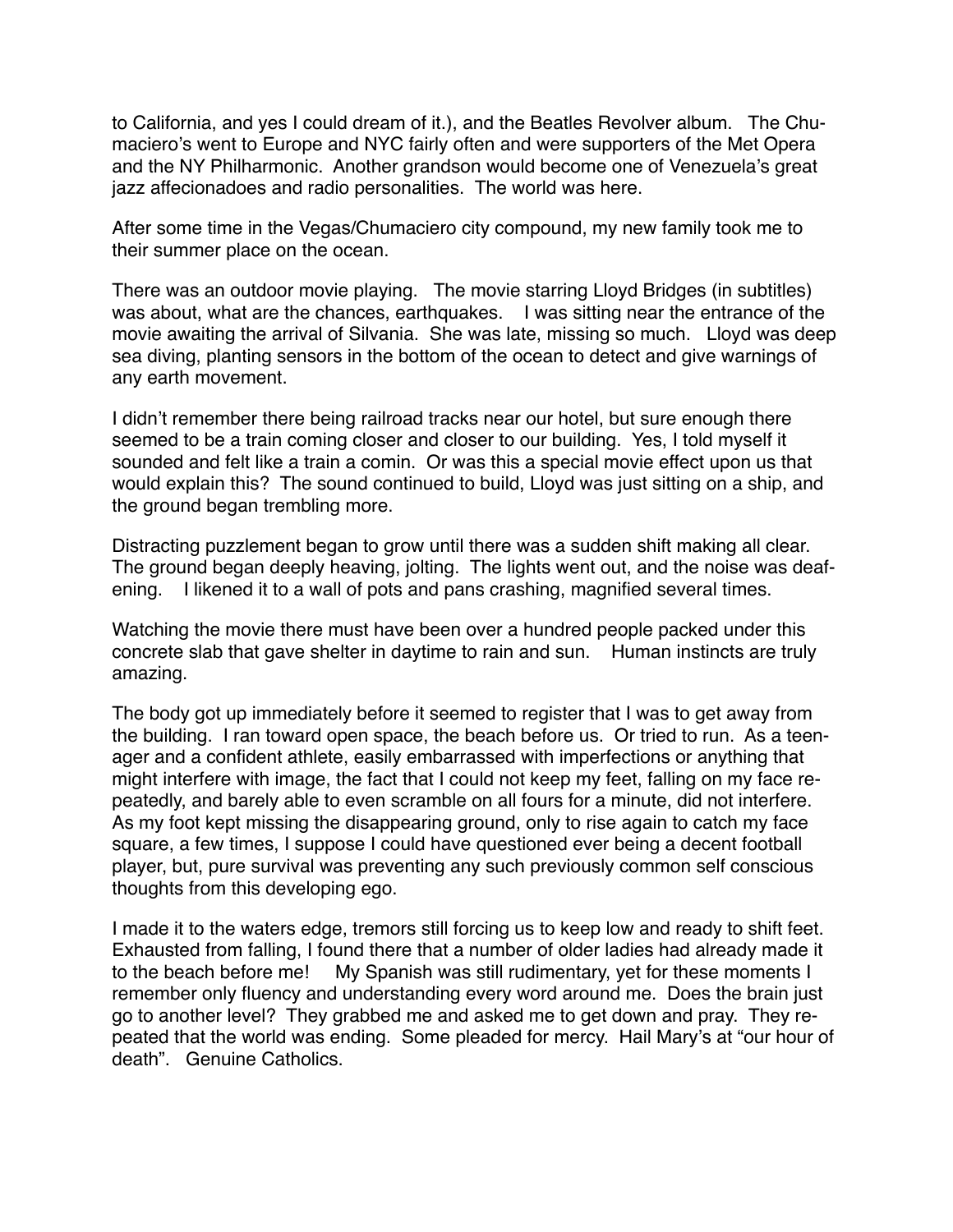I stared at the sand and felt that at any moment the earth would crack open. To my right about 30 yards away were break waters, big dark rocks. Whatever guidance was coming from above had me pull away and run as best I could latching my arms around the first big rock. How safe and stable it seemed to me.

I then thought, perhaps recalling from the movie, about a title wave. Surely, it would be coming, but what to do? I didn't want to go near that dark 20 story building in front of us.

I heard crying next to me. It was a boy I had met that day. He cried that his little sister did not get out from under the concrete slab in time. They were together watching the movie as well. It was quieting down now and still terrified, he pleaded through his tears for help to find his sister. He told me she must be dead. I reassured him otherwise, knowing I had no idea. We just want to believe the best?

We ran up to find that sadly, sure enough the entire concrete overhang was no longer above, it and some of the side of the building covered the ground before us. There were some car lights flickering in the distance and lending some visibility, but it created moving shadows and images, and when looking for bodies, the eyes played games. We didn't hesitate and began lifting and clearing the broken rubble. I don't recall having any time to think, but do remember with each stone, greatly hoping I was not going to find a body. You hope no one died, and not here. Walking by us were injured people, some blood soaked. Each tremor brought yet another window pane or wall down crashing. Names were being called in the dark.

I'm not sure how long we did this when I heard my own name screamed. I jumped. It was my Venezuelan mom, Mrs. Joyce Vegas. I'd find out later, she had been going insane looking for me and about how she could ever write a letter to my mom explaining that her son was dead. The pure relief she had of finding me in the dark was now coursing through me. She had her own children as well to take care of. She had no time to hear my arguments about how I had to help my friend find his sister. I was whisked away, turning to assure him that "I'm sure your sister got out. You'll find her." He looked very sad and kept lifting stone.

I only got a few yards. Mr. Vegas, to become one of my mentors in life from that night, a powerfully strong man and handsome by all standards, came up to me and in that moment changed my life with a look. He believed in me. He gave me trust.

I wasn't conscious of it at the time, but he allowed that rare space in life for us to decide our own fate. He gave me an opportunity to make my own decision, a critical decision about my own life. Whether dead or alive soon, so quickly he believed I would make the right choice, to decide whether I would hold within me either a history of cowardice, or service to another. He did not order me, or tell me. He offered me an opportunity to risk it all for something beyond me, an opportunity to be "a man", an opportunity to help. With his towering strength, unspoken, and in a flash, his courage infected and guided me toward courage, toward doing the right thing. I am very lucky for that encourage-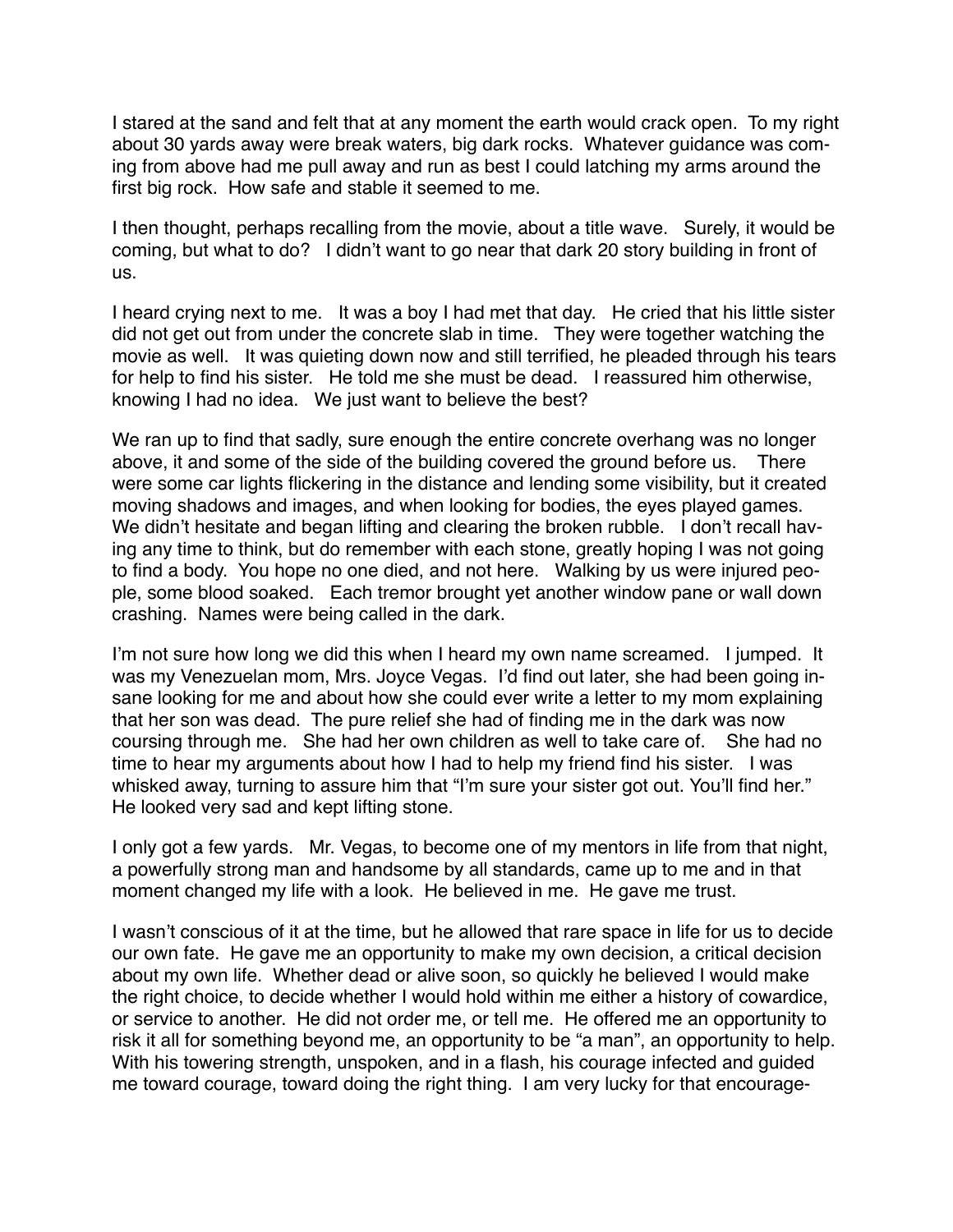ment. It grows and helps balance the discouragements of life. Family makes us all so vulnerable. He had the strength to ask for help.

He had three of his young children,three little girls, still up in the apartment and he needed help to get them out. The building was disintegrating further with each aftershock. Everyone was saying it was about to fall.

"Let's go" I responded, but don't recall any enthusiasm, just dread, until that moment you cross over the fear. A phenomenal experience I'm sure you've had on some occasion. Transcending fear, not intellectually, just finding yourself there after the jump ahead. It's truly a "zone" and rare heightened moment of lightness and awareness, once over there's little to hold you back. It helped to have Mr. Vegas, the kind of platoon leader you'd trust and follow into any battle.

I remember thinking I won't come out of here, this is goodbye. Goodbye. It's a thought that changes your life once you move ahead into it. It's true, that everything else afterwards is kind of a gift. There will be other such times in my life, but this was perhaps the clearest and the first. There was just a mini second pause to do some review of my life. You send love and thanks out, and move. I remember crossing the threshold entrance to the dark crumbling building thinking yes, any moment now could be the last. The awareness of all became acute. With Mr. Mr. Vegas next to me, somehow there was no other way it could possibly be.

Debris was falling from the ceiling. The concrete particle dust was thick and pervasive. It was very dark save for an occasional flashlight someone had flickering somewhere, or again, from car headlights outside. There were enough holes in the building that some of these headlights became our moving guideposts. The elevator shafts were caved in. The staircase was full of rubble and you could slip or fall into the elevator shaft if not careful. Injured people were crawling down as we slipped up past them. Some pleaded for us to go back down.

When we got to the apartment the three girls were all huddled in a crib in the center of the room with a maid crying but over them in protection. She was greatly relieved when we showed up. Brave good person. Was I to take one and he two? He ran in and grabbed a bed cover, then quickly placed all three into it, easily lifting them all, perhaps to both our surprises. At such times, your own children, adrenaline did it's superhuman thing. He did not need me after all.

As we headed out, I remembered something muy importante (not). Grandma Chumaciero made the best pies of anyone in the world. She had told me she made one that day. Now empty handed and having past that threshold, there was a kind of giddiness that entered, or perhaps a way of actually tasting something of what heaven must be like, a little. Quickly I opened the refrigerator door. Mr. Vegas called my name to come along quickly. He wouldn't stop but wasn't going to leave me. As I yelled to confirm I was right behind him, and with no time to find a utensil or plate, I put my cupped hand deep into the banana custard pie and grabbed as much as I could. I'm not proud of this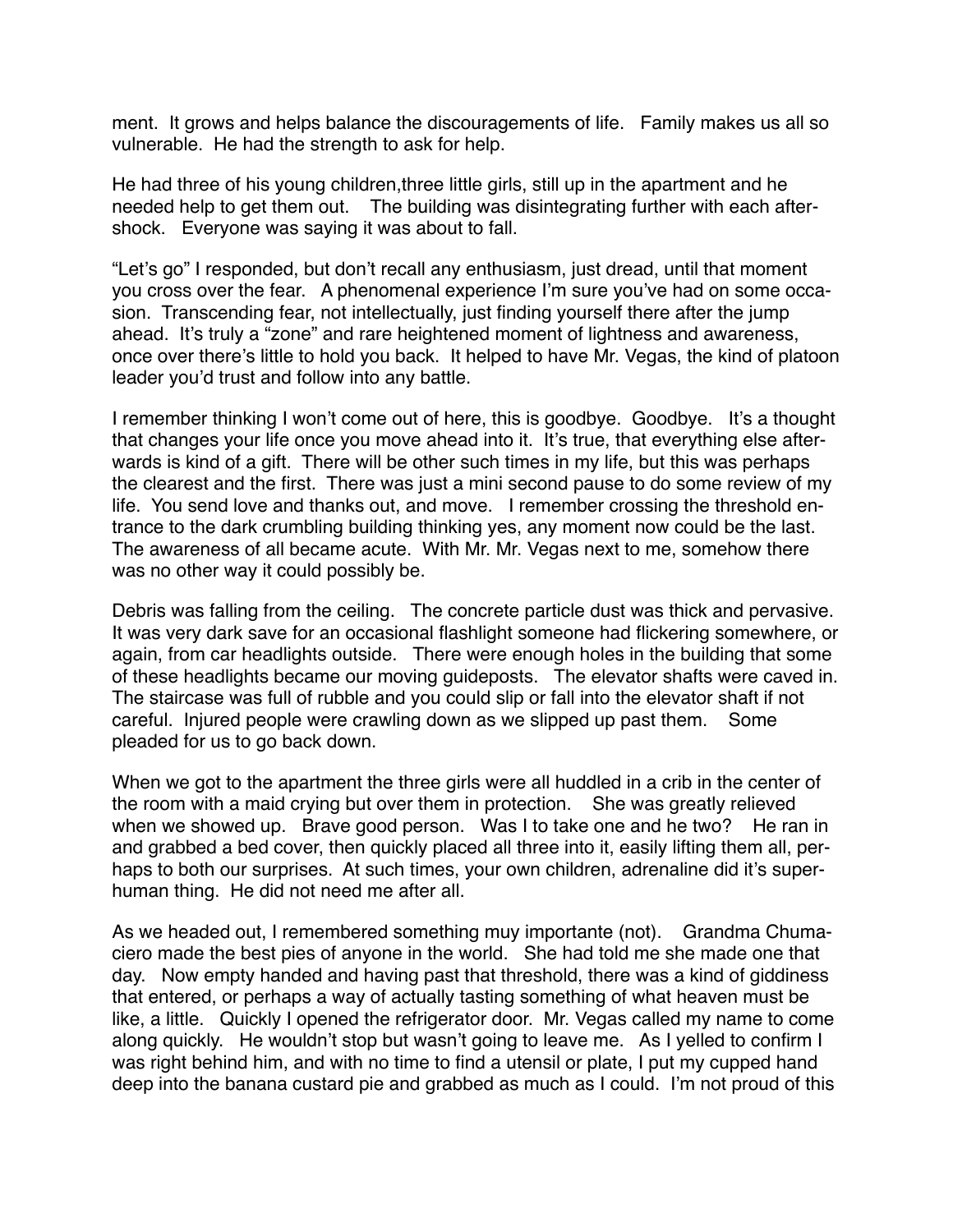shifting priority, starting down hallway steps wolfing this down. It was a sublime gift, and her work was again most appreciated.

As the corridor's wall outside the apartment was mostly knocked out I could look down on cars and people stirring below. Some were shouting up to come down and get out of the building immediately. I was on my way, but began to feel invincible, then recalled something else muy importante. Silvania was late for the movie. Her parents apartment was not far from ours, one up or down, I can't remember now. She may be trapped in there? Stepping over debris I made it to her door, locked. I began banging and calling her name loudly. "Silvania, Silvania! Are you OK" (all this night is in Spanish). I listened for any stirring and continued calling, until I noticed the wall next to the door was a different shade of darkeness. I leaned over to discover that the wall next to the door was no wall at all, it was gone. Feeling now a bit more ridiculous rather than a knight on a horse, I peered into the apartment and whispered "Silvania?" A quick search showed no one home. I scrambled down the stairwells, mostly pushing myself down on my rear end, alternating back to all fours, and joined the family in the parking lot.

Gathered we managed through the never ending night to drive to the compound in Caracas. The buildings there were low and well built. All beds were moved to the center of the room and we were given instructions to get to the door-well if any movement was felt. I don't remember sleeping.

The next few weeks were all about community involvement, rescue, and cleanup. There were hundreds of stories to hear and share, everyone was somewhere and knew someone somewhere else. Human communication was full throttle over the weeks. The next morning, those able and old enough in the house went to a local catchment area where a relief station was being set up. People brought whatever supplies and food they could spare. Someone gabbed me, saying they were exhausted and asked if I could take over directing traffic. Cars and trucks were coming into this spot from several angles. It seemed confusing and congested, but I cherished being given the task, not feeling capable to understand and communicate much, I felt tremendously lucky to be able to do something. I gave it my full attention, worked out all kinds of organizational plans in my head. it worked. There was flow. He gave me a whistle, and a white sash. I had my hands waving, pointing, and on that first day people were very patient, tolerant and respectful. We were stunned. We all wanted to help the suffering all around us. We were the fortunate ones. People were generous today. Most went by thanking me. For hours this was a great shot in the arm.

The whole week there was nothing on the TV or radio that wasn't glued and focussed on this event. Often blank screens with very somber music playing. The tidal wave never came (epicenter was inland). A couple of thousand people had died. The large hotel next to us had just doubled over. The top half pancaked then crashed down covering the front of the building. People who immediately ran out of the building like I had stood little chance. For several days before and on that day I was playing with some of the kids that lived in there. I kept thinking of them. Charima it was called. For over a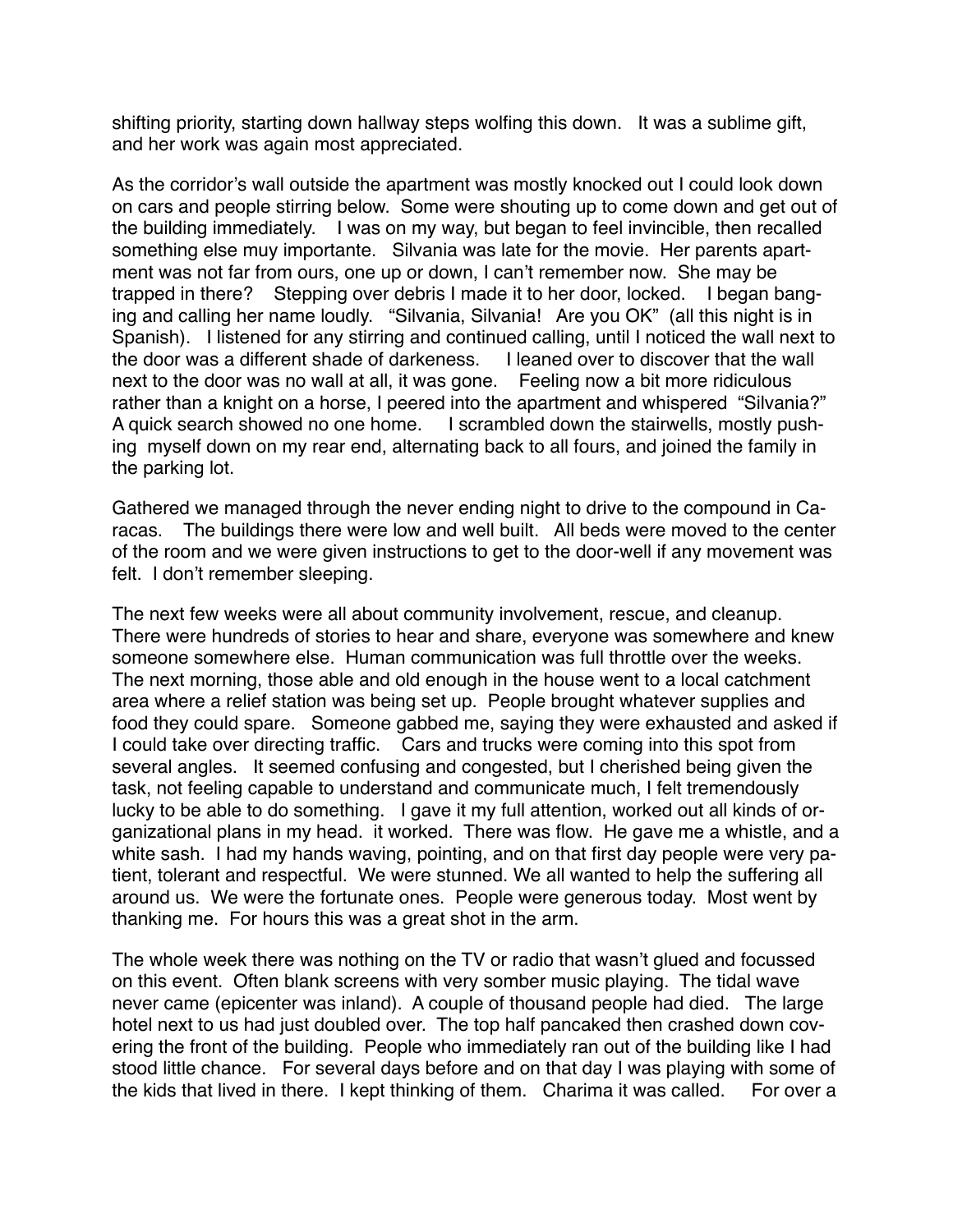week they would show some of the shots of their attempts to rescue people. I was hoping for close ups to catch a glance of some of the faces I knew in there. I remember someone was rescued a week after, still alive. It was big news. I would review ways I would survive in my mind. Could I?

Our building was eventually demolished. I had heard that all under the concrete slab got out alive. They found no one there. My friends little sister must have made it. I'd never get to know, about her, or any I met and played with. Silvania was OK, and some weeks latter we were to meet, awkwardly, because everyone knew I liked her. We were taken to a movie. I just remember the haunting lead song of the movie "The Look of Love". Oh, Lord, I was bursting but could barely look. I remember earlier that earthquake day swimming out and bobbing in the waves together, her English was non existent and my Spanish was so bad we just smiled and made gestures, and communicated mostly in French, a language I had studied a tad bit more of and now forget completely. I never saw her again, but heard years later she was married very young. Of course.

Mrs. Vegas was very good. She made it that night or the very next morning to a Western Union station and telegraphed my parents. (I guess there were no phones at the time working internationally?). My mom got hand delivered the message early that morning. She opened it and thought, how nice of them. "The Vegas's sent us a telegram saying everyone is well. And that we will be in touch. Stop. Joyce and Fred Vegas" It wasn't until she picked up the International Herald Tribune and saw a column, Earthquake in Venezuela!

Thank you Mrs. Vegas. She not only has remained a stunningly beautiful woman inside and out, she remained a completely responsible and trustworthy person caring for a large flock and making each of us feel special.

I would return home somewhat changed. I looked at everything a bit differently. Material things certainly had less importance to me. I valued people more. I saw our image as just a part of us, a part that could change under circumstances. But as most teens, I still had difficulty in knowing where I was in it all. That remains true. I swore then to never live or work in a high rise, and I never have. Even peering from visits to top floors of the World Trade Towers, I would imagine I was in an airplane and would assure myself nothing would happen during my visit.

The girl I had liked back home was with another boy now. He had a car. Inside I was somehow more isolated, shy or vulnerable. Was it partly knowing the world can suddenly change so? Although I had two friends who died earlier, I knew a little more now about our impermanence. I also learned some things which would keep magnifying for me the rest of my life and become part of my convictions about this world we live it.

The lessons that repeated for me:

In times of severe crisis we communicate often without words, and for the moment, rely on each other totally. These moments, as written in my opening sentence here, nullify